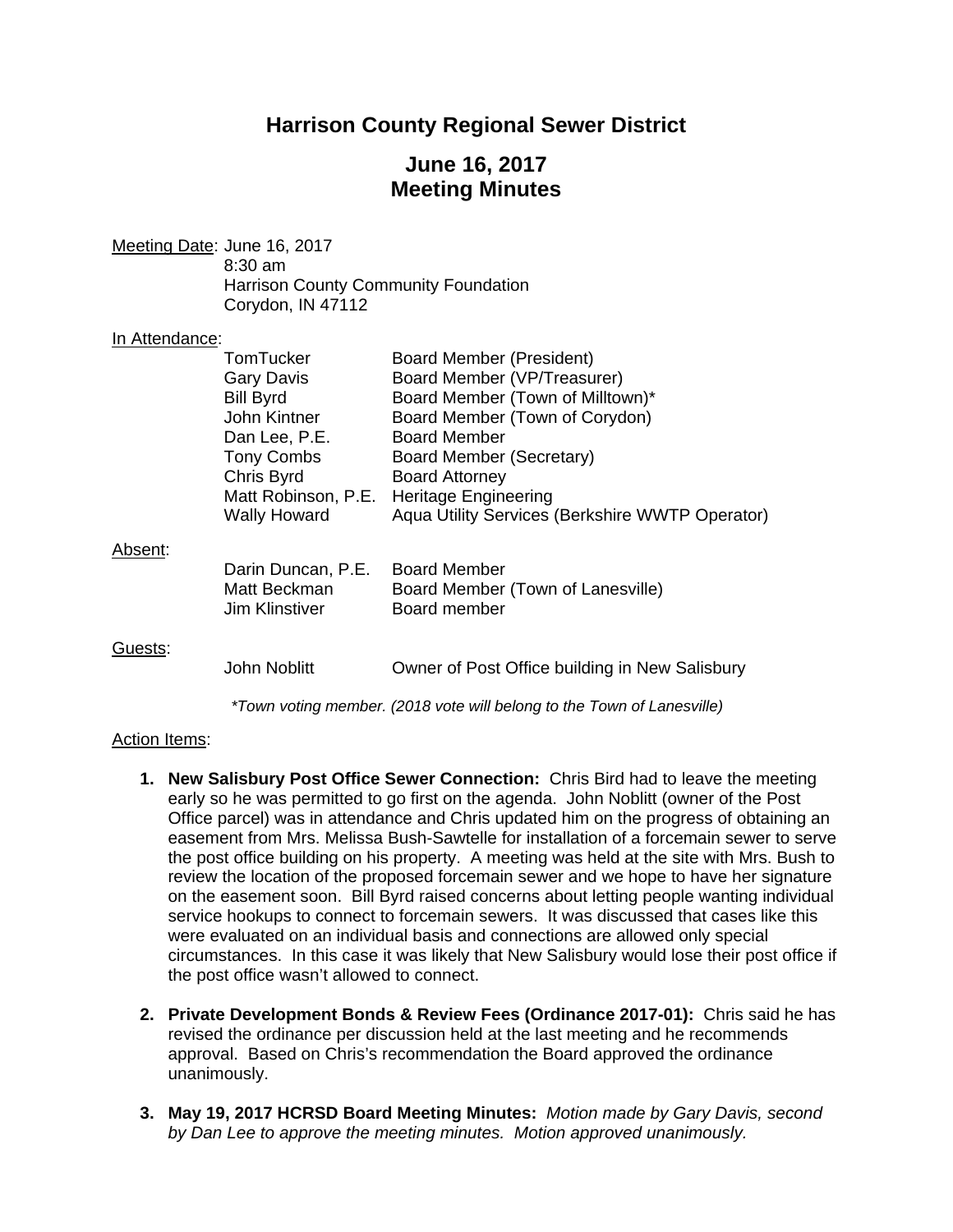HCRSD Mtg Minutes June 16, 2017 Page 2 of 3

### **4. Berkshire WWTP:**

- **a. Operations Report (May):** Wally Howard attended the meeting in place of Steve Tolliver and reviewed the monthly report. Wally reported that the plant is running well and there were no compliance issues. There was a fair amount of rainfall this month but flows were down at the plant. Wally mentioned the problems we have had in the past at the lift stations with phase monitoring, but the new phase monitors seem to be doing their job and there have been no additional issues. Wally also mentioned that the net DMR's have been completed. The issue of reimbursement for the new phase monitors was discussed. Matt will revisit the conversations about this issue and see if we have any recourse for reimbursement from the lift station supplier for the failed phase monitors that were replaced. *A motion was made by Gary Davis, second by Dan Lee to accept the May Operations Report. Motion approved unanimously.*
- **5. Treasurers Report:** It was mentioned that Snyder is behind on payments for the last 3 months and Berkshire MHP is behind one month.
	- **a.** *Motion made by Dan Lee, second by Tony Combs to approve the May Treasurer's Report. Motion approved unanimously.*
	- **b.** *Motion made by Gary Davis, second by Bill Byrd to pay the following claims. Motion approved unanimously.*

## *District Checking Account:*

| i. Harrison REMC-WWTP electric service                  | \$1,426.66 |
|---------------------------------------------------------|------------|
| ii. Duke Energy - lift station electric service         | \$26.51    |
| iii. Aqua Utility Services - June WWTP Op. & LS Maint.  | \$3,766.08 |
| iv. Town of Corydon - June Sewer bills                  | \$4,688.70 |
| v. Dillman, Chastain Byrd LLC - meeting, ordinance, mou | \$414.00   |
| vi. Heritage Eng. - retainer/website/permits            | \$889.50   |
| vii. Treasurer of Indiana - SboA audit final payment    | \$3,777.00 |
|                                                         |            |

## **6. Other Items:**

### **a. What can be done about customers who don't pay their sewer bill?**

Discussion was held on what to do about customers who do not pay their bills. Matt mentioned that some sewer utility's (like Henryville) have plumbers install and "elder" valve in the service lateral of new construction. This is a clean-out type fitting that has a removable screw down plug that shuts to within a quarter inch of closing the line off completely. The theory is that the ¼" opening will allow leakage flow from faucets or toilet valves to pass without causing flooding issues inside the building. However, as soon as someone flushes solids they will blind off the ¼" opening. This might be something to consider for the proposed Poplar Trace Subdivision Project. Matt will discuss this with Bob Woosley.